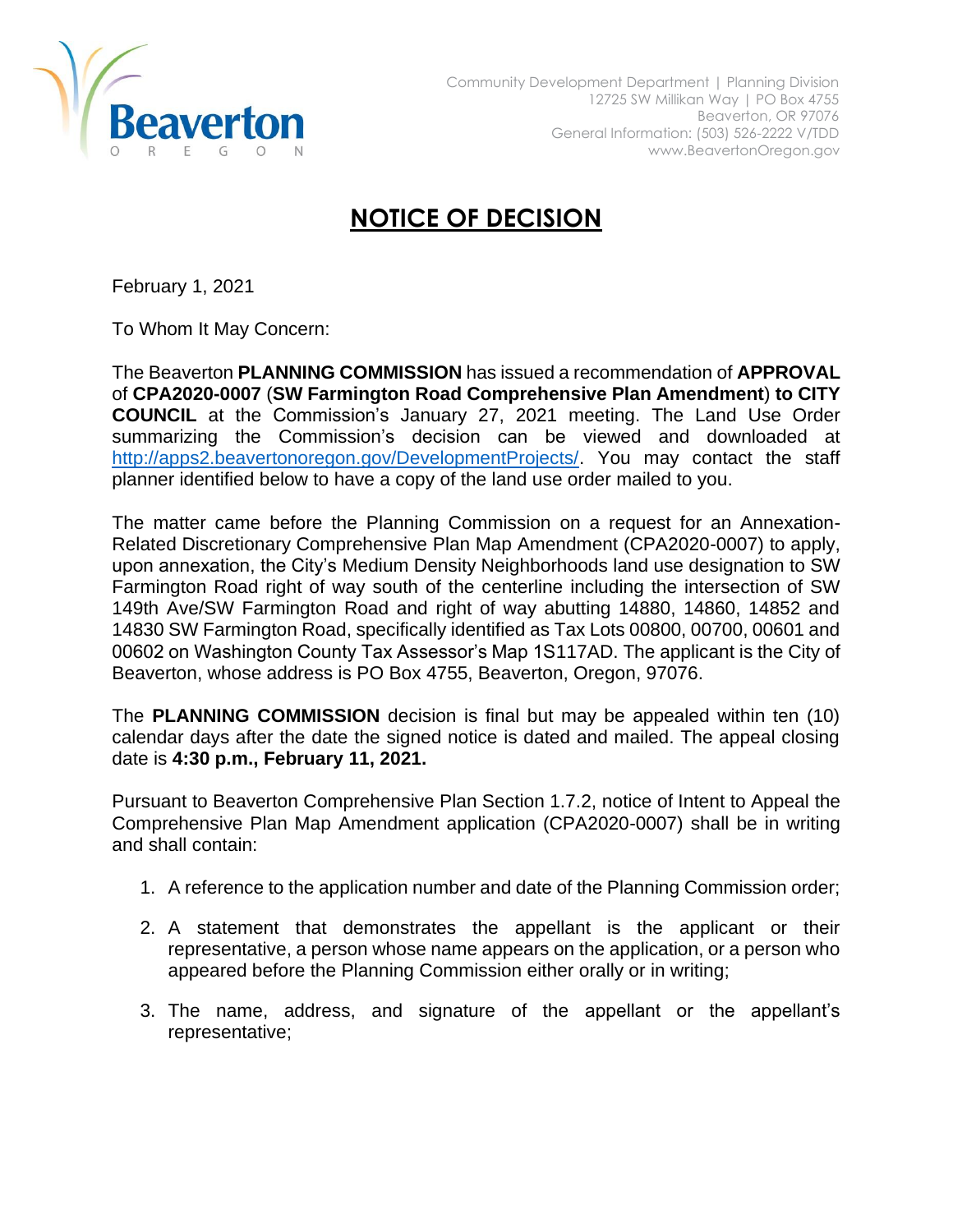- 4. An appeal fee, as established by Council resolution; if more than one person files an appeal on a specific decision, the appeals shall be consolidated and the appeal fee shall be divided equally among the multiple appellants; and
- 5. A discussion of the specific issues raised for Council's consideration and specific reasons why the appellant contends that the Planning Commission's findings and/or recommendation is incorrect or not in conformance with applicable criteria.

The appellate decision-making authority on appeal of Type 3 decisions shall be the City Council. The appeal hearing shall be *de novo*, which means new evidence and argument can be introduced in writing, orally, or both.

The hearing of the appeal of the Comprehensive Plan Map Amendment application shall be conducted in the manner specified in Beaverton Comprehensive Plan Section 1.7.5.

The current appeal fee due at time of filing is \$2,134. The fee amount depends upon the action being appealed and the number of appeals being filed.

The complete case file will be made electronically available for inspection by contacting **Jena Hughes, Associate Planner,** at **[jhughes@beavertonoregon.gov](mailto:jhughes@beavertonoregon.gov)**.

Sincerely,

Jena Hughes Digitally signed by Jena Hughes DN: C=US, E=jhughes@beavertonoregon.gov, CN=Jena Hughes Reason: I am approving this document Date: 2021.02.01 08:38:13-08'00'

Jena Hughes Associate Planner

cc: City of Beaverton, Applicant Washington County, Owner West Beaverton NAC CPO 6 Project File